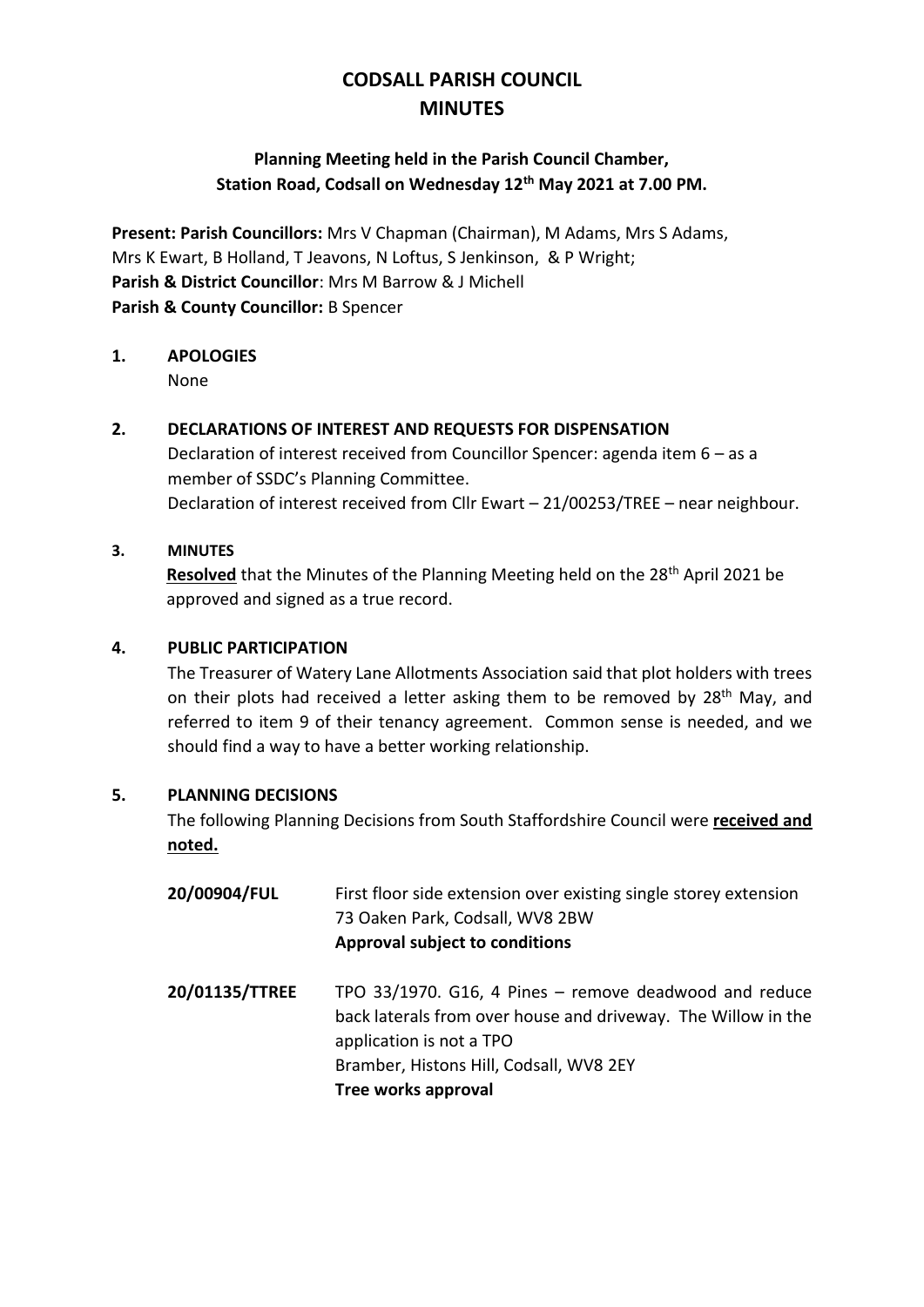| 21/00056/TTREE | TPO 47/1981, T13 Holly (tree 19202 on application plan).<br>Remove                                                                      |
|----------------|-----------------------------------------------------------------------------------------------------------------------------------------|
|                | Park House, Wood Road, Codsall Wood, WV8 1QR                                                                                            |
|                | Tree works approval                                                                                                                     |
| 21/00177/FUL   | Proposed side extension to form garage with relocate<br>bedroom above                                                                   |
|                | 3 WheelField, Codsall, WV8 1PN                                                                                                          |
|                | <b>Approval subject to conditions</b>                                                                                                   |
| 21/00219/FUL   | Erection of two storey and single storey rear extension.<br>Demolition and replacement of existing garage with ancillary<br>space above |
|                | 16 Lansdowne Avenue, Codsall, WV8 2EN                                                                                                   |
|                | <b>Approval subject to conditions</b>                                                                                                   |
|                |                                                                                                                                         |

[Cllr Spencer left the room 7.14pm]

#### **6. PLANNING APPLICATIONS**

**Resolved** that the following recommendations be made to South Staffordshire Council:

| 21/00253/tree | Section 211 conservation area notification. Remove a Beech<br>30 Church Road, Codsall, WV8 1EH<br>Councillors would like to defer the recommendation<br>on this application to South Staffordshire Council's<br><b>Arboricultural Officer</b>                                                                                                            |
|---------------|----------------------------------------------------------------------------------------------------------------------------------------------------------------------------------------------------------------------------------------------------------------------------------------------------------------------------------------------------------|
| 21/00298/FUL  | Conversion of garage to office, infil to rear to form lobby<br>Park House, Wood Road, Codsall Wood, WV8 1QR<br><b>Approval</b>                                                                                                                                                                                                                           |
| 21/00383/FUL  | Rear single storey extension<br>33 Broadway, Codsall, WV8 2EL<br><b>Approval</b>                                                                                                                                                                                                                                                                         |
| 21/00415/COU  | A change of use of part of the existing buildings (part<br>retrospective)<br>New Pastures, Hushpins Lane, Codsall, WV8 1RN<br><b>Refusal on the following grounds:</b><br>Inappropriate development in the Green Belt<br><b>Conflict with Structure Plan, Local Plan or UDP policies</b><br>$\bullet$<br>Contrary to government planning policy guidance |
|               | Not complying with council's informal policy guidance<br>$\bullet$<br>Prejudice comprehensive development of an area<br>$\bullet$                                                                                                                                                                                                                        |